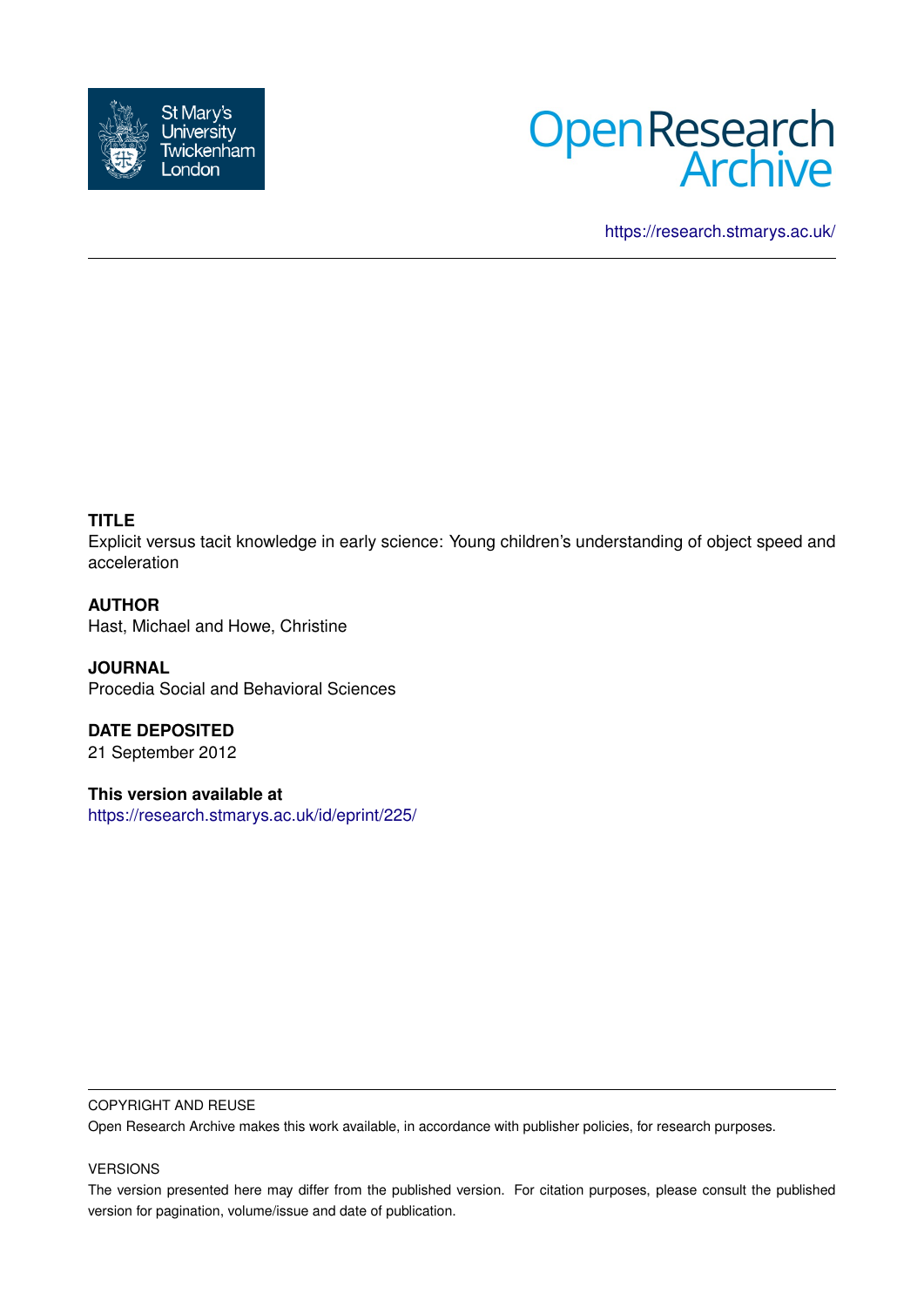St Mary's **University College** Twickenham London



Explicit versus tacit knowledge in early science: Young children's understanding of object speed and acceleration

Bib citation:

Hast, Michael and Howe, Christine (2010) Explicit versus tacit knowledge in early science: Young children's understanding of object speed and acceleration. Procedia Social and Behavioral Sciences, 2 (2). p. 3831. ISSN 1877-0428

Version: Post-print

Official link: http://dx.doi.org/10.1016/j.sbspro.2010.03.598

Copyright and Moral Rights for the articles on this site are retained by the individual authors and/or other copyright owners. For more information on Open-Research Archive's data policy on reuse of materials please consult http:// research.smuc.ac.uk/policies.html